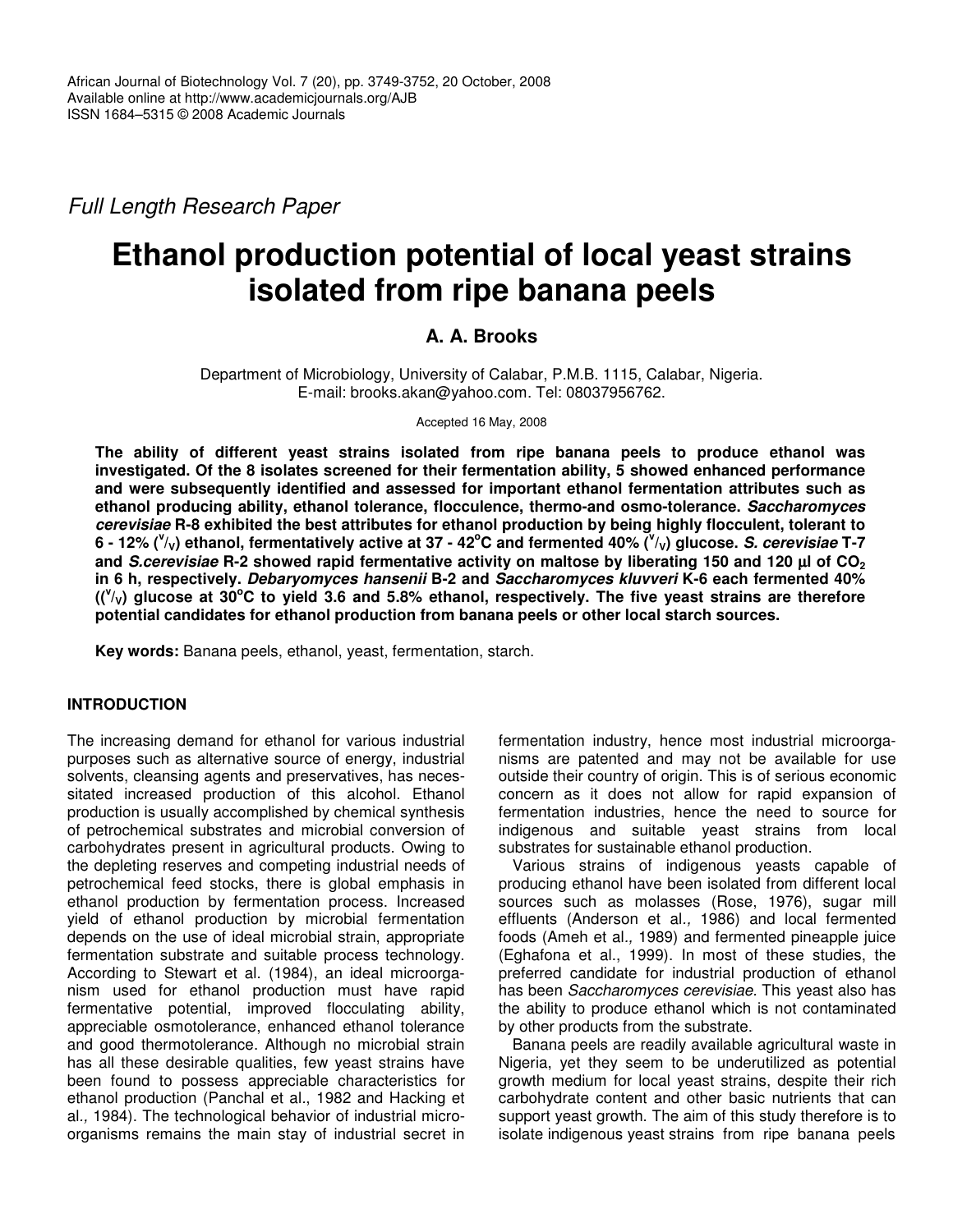and evaluate their potential for ethanol production.

#### **MATERIALS AND METHODS**

#### **Source of banana peels**

The ripe banana peels used in this study were of the variety *Musa x paridasiaca* fruit, obtained from local markets in Akwa Ibom State, Nigeria. The fresh ripe peels were used within 24 h after collection. When the peels could not be used immediately they were stored in the refrigerator to prevent deterioration. However, the stored samples were utilized within 48 h of collection.

#### **Processing**

The ripe peels were chopped into small pieces using clean knife which was disinfected with 70% ethanol. The chopped pieces were sun dried under mild sunlight and then milled in electric blender to produce banana peel mash. About 300 g of the mash was washed in sterile distilled water and filtered through two-layer cheese cloth to obtain the primary extract. The primary extract was then filtered through Whatman No.1 filter paper to obtain the experimental filtrate, which was used for the preparation of modified banana peel agar for the isolation of local yeast strains.

#### **Preparation of modified banana peel agar (MBPA)**

The MBPA was prepared using the method of Essien et al*.* (2005) with some modification. This involved dissolving 10.0 g of malt extract agar in 500 ml of the experimental filtrate and incorporating 0.75%  $(^{\mathsf{W}}\mathsf{/}_\mathsf{V})$  mycological peptone (Oxoid) and 0.5%  $(^{\mathsf{W}}\mathsf{/}_\mathsf{V})$  sodium propionate. The medium was sterilized by autoclaving at 121°C for 15 min. Thereafter, the pH of the medium was adjusted to 4.5 with 0.5 M HCl. The acid pH was to discourage the growth of bacteria while the use of sodium propionate discouraged the growth of moulds.

#### **Isolation of yeast strains**

The yeast strains were isolated using the method of Ameh et al*.* (1989), on serially diluted samples of the experimental filtrate. The last two dilutions were plated in duplicates using pour plate technique described by Madigan et al*.* (1997). All the plates were incubated at 30°C for 24-48 h. The isolates were purified by repeated subculturing and preserved on slants of the same medium (MBPA) at  $4^{\circ}$ C.

#### **Characterization and identification of yeast strains**

These were done using the procedures described by Barnett et al*.* (1983). Specifically, the identification parameters included colonial and morphological characteristics, and assimilation of some carbon compounds.

#### **Assessment of the yeasts for attributes essential for ethanol production screening**

Each isolate was screened for fermentative ability by inoculating 2.0 ml of the yeast suspension into 8.0 ml of fermentation medium in a test tube carrying inverted Durham tube. The medium contained  $($ <sup>W</sup>/ $<sub>V</sub>$ ) glucose 2.0%, yeast extract (Oxoid) 0.3% and peptone (Oxoid)</sub>

0.5%. The tubes were incubated at the room temperature for 48 h and thereafter the strains were selected based on the volume of gas in the Durham tube during the incubation period.

### **Fermentation of 40% ( W /V) glucose**

This test was carried out using the banana peel-yeast extract peptone fermentation medium earlier described, except that the concentration of glucose was increased to 40%  $(^{W}/_V)$  and the incubation period was 6 h.

#### **Flocculating ability**

The flocculating ability of the selected yeast strains was tested using the method described by Ameh et al*.* (1989) with some modifications. This involved growing the test stains separately for 48 h in banana peel broth supplemented with yeast extract and mycological peptone. The yeasts were harvested by centrifugation at 4500 x g for 30 min and washed twice with sterile distilled water. The washed cells were dried at  $45^{\circ}$ C to constant dry weight, and 5.0 g of each strain was suspended in 100 ml of distilled water and mixed with 1.0 ml of acetate buffer (pH 5.0) in graduated centrifuge tubes and allowed to stand for 10 min.

The amount of sediment formed after 10 min, indicated whether or not the selected strains were flocculent if the amount of sediment formed ranged from  $0.5 - 1.0$  ml, and as non-flocculent if the amount of sediment was less than this range.

## **Fermentation of glucose at 37 and 42 oC**

This test was conducted, using the semi-synthetic medium described earlier in this paper to assess the thermotolerance of the selected yeast strains. The incubation was at 37 and 42°C for 48 h.

#### **Fermentative potential**

This was determined quantitatively by measuring the amount of carbondioxide evolved during the fermentation of 2 and 40% ( $W(y)$ ) glucose for 6 h by means of Warburg manometry. The medium used was the semi-synthetic banana peel-yeast extract-peptone broth, while incubation was at 28°C.

#### **Ethanol production**

The ability of the selected strains to produce ethanol was determined by inoculating 5.0 ml of the yeast suspension separately into two 500 ml Erlenmeyer flasks containing 100 ml of the fermentation medium supplemented with 10%  $(^{W}_{V}{}_{V})$  glucose. One flask was incubated at  $30^{\circ}$ C while the other was at  $37^{\circ}$ C for 48 h, respectively.

The percentage ethanol by volume was determined from the table correlating percentage volume of ethanol with specific gravity at 20°C according to the methods of A.O.A.C (1990).

# **RESULTS**

A total of 5 yeast strains were selected based on their ability to ferment glucose and identified to species level. These were *S. cerevisiae* (3 strains), *D. hansenii* (1 strain)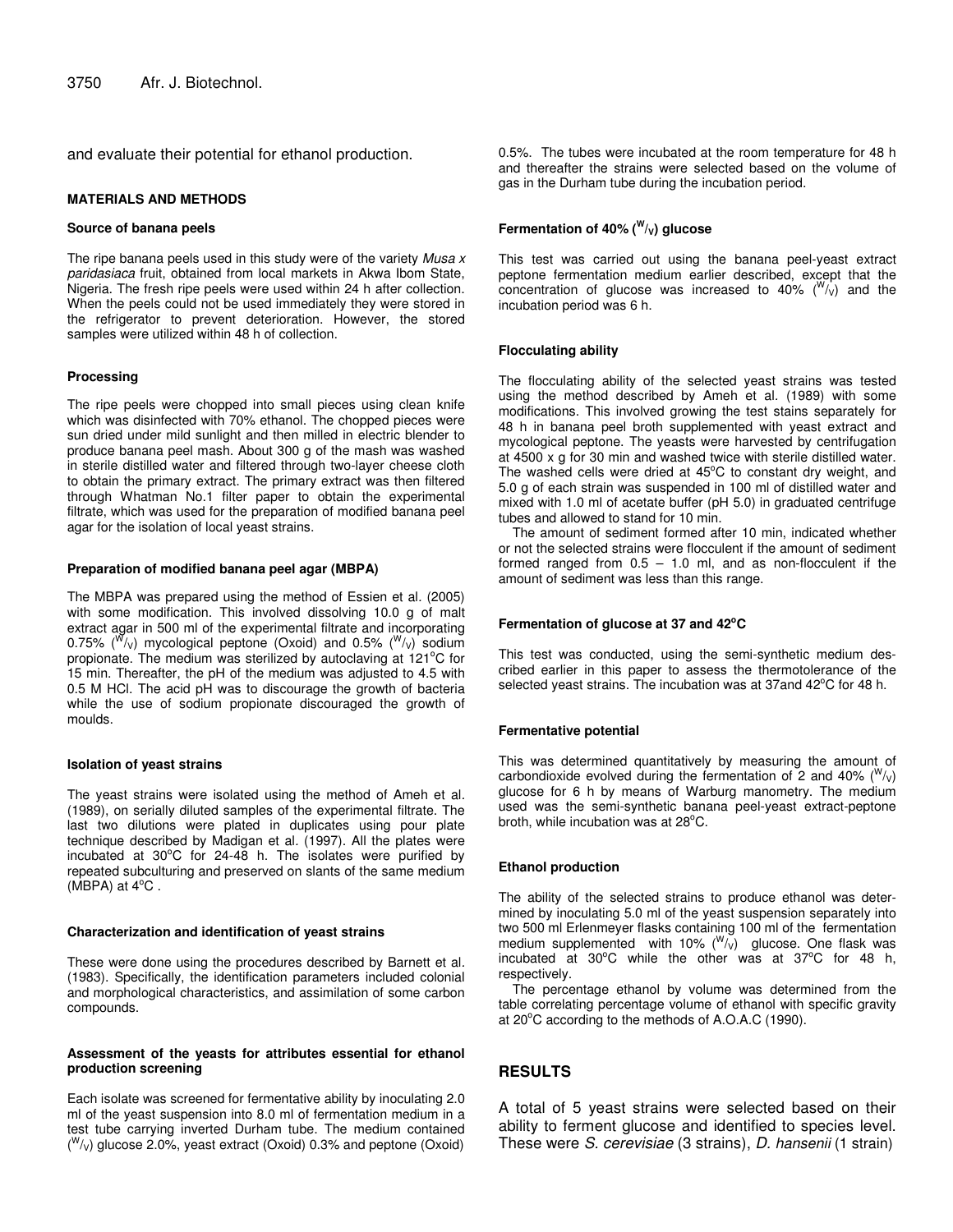|                    | <b>Ethanol yield</b><br>in 10% $\binom{V}{V}$<br>qlucose |                |            |                | <b>Flocculation</b><br>rate | <b>Fermentative</b><br>capacity ( $\mu$ ICO <sub>2</sub> )<br>with 2% glucose |           | <b>Fermentative</b><br>capacity ( $\mu$ ICO <sub>2</sub> )<br>with 40% | <b>Ethanol tolerance</b> |     |  |  |
|--------------------|----------------------------------------------------------|----------------|------------|----------------|-----------------------------|-------------------------------------------------------------------------------|-----------|------------------------------------------------------------------------|--------------------------|-----|--|--|
| Yeast strain       | $30^{\circ}$ C                                           | $37^{\circ}$ C | (mI/10min) | $37^{\circ}$ C | $42^{\circ}$ C              | glucose at 37°C                                                               | 6%        | 8%                                                                     | 10%                      | 12% |  |  |
| S. cerevisiae R-2  | 4.6 <sup>a</sup>                                         | 3.0            | 0.80       | 170            | 120                         | 140                                                                           | $\div$    | $+$                                                                    |                          |     |  |  |
| S. cerevisiae R-8  | 7.2                                                      | 4.8            | 2.6        | 320            | 150                         | 190                                                                           | $\div$    | $\ddot{}$                                                              | $\div$                   |     |  |  |
| S. cerevisiae T-7  | 4.3                                                      | 4.0            | 1.00       | 160            | 100                         | 125                                                                           | $\div$    | $\ddot{}$                                                              |                          |     |  |  |
| S. kluyveri K-6    | 4.8                                                      | 3.8            | 0.40       | 80             | 46                          | 54                                                                            | $\div$    | $+$                                                                    |                          |     |  |  |
| hansenii B-2<br>D. | 3.6                                                      | 3.1            | 0.20       | 40             |                             |                                                                               | $\ddot{}$ | -                                                                      |                          |     |  |  |

**Table 1.** Attributes of the yeast strains isolated from waste banana peels for ethanol production.

<sup>a</sup>The values are means from three determinations

 $+$  = Tolerant ;  $-$  = Not tolerant.

Fermentation period was 6 h.

|  |  | Table 2. Fermentation of simple sugars other than glucose by the yeast strains isolated from waste banana peels. |
|--|--|------------------------------------------------------------------------------------------------------------------|
|  |  |                                                                                                                  |
|  |  |                                                                                                                  |

|                     | Rate of fermentation of the sugars ( $\mu$ I CO <sub>2</sub> /6 h) |                |         |           |               |               |                |                          |  |
|---------------------|--------------------------------------------------------------------|----------------|---------|-----------|---------------|---------------|----------------|--------------------------|--|
| <b>Yeast strain</b> | <b>Cellobiose</b>                                                  | <b>Maltose</b> | Mannose | Galactose | <b>Ribose</b> | <b>Xylose</b> | <b>Sucrose</b> | Arabinose                |  |
| S. cerevisiae R-2   |                                                                    | 150.0          | 84.60   | 42.60     |               |               | 60.40          |                          |  |
| S. cerevisiae R-8   |                                                                    | 100.0          | 120.80  | 39.20     |               |               | 130.0          | $\overline{\phantom{a}}$ |  |
| S. cerevisiae T-7   |                                                                    | 76.0           | 64.10   | 36.40     |               |               | 34.60          |                          |  |
| S. kluyveri K-6     | $\overline{\phantom{a}}$                                           | 47.0           | 70.40   | 20.50     | -             |               | 40.0           | $\overline{\phantom{a}}$ |  |
| hansenii B-2<br>D.  |                                                                    | 53.0           | 41.30   | 30.40     | -             |               | 30.40          | $\overline{\phantom{0}}$ |  |

The final concentration of all the sugar used was 2% ( $\sqrt[1]{v}$ ). Values are means from two determinations.

and *S. kluyveri* (1 strain). The result of the assessment of the 5 yeast stains for attributes essential in industrial fermentation of ethanol is presented in Table 1. Only *S. cerevisiae* R-8 was highly flocculent. The rest were poorly flocculent. There were variations in the rate of tolerance to different levels of alcohol. *D. hansenii* B-2 and *S. klyveri* K-6 tolerated 6 and 8% ethanol, respectively, while S. cerevisiae R-8 was tolerant to 12% ('/<sub>V</sub>) ethanol. This table also shows the thermotolerance exhibited by the various yeast strains and their ability to ferment 40% glucose. S. *cerevisiae* R-8 rapidly fermented 2% (<sup>W</sup>/<sub>V</sub>) glucose at 37 and 42°C with the liberation of 320 and 150 µl of CO2, respectively. *S. cerevisiae* R-2 and *S. cerevisiae* T-7 exhibited moderately rapid fermentation, while *D. hansenii* and *S. kluyveri* exhibited low rates of fermentation at both temperatures Table 1 also shows the ethanol production capability of the five strains of yeasts at 30 and 37 $^{\circ}$ C respectively. The result shows that all the strains performed better at 30°C. S. *cerevisiae* R-8 was the most active strain at both temperatures, yielding 7.2% (V/V) and 4.8% (V/V) ethanol at 30 and 37 $\mathrm{^{\circ}C}$ respectively. At 37°C the yields of ethanol produced by D. *hansenii, S. kluyveri* and *S. cerevisiae* T-7 were 3.1, 3.8 and 4.0% (V/V) respectively. Except *D. hansenii*, other strains fermented 40% glucose rapidly at 37°C, with S.

*cerevisiae* R-8 being the best, having produced the highest level of CO<sub>2</sub> (190µl of CO<sub>2</sub>) at 37<sup>°</sup>C in 6h.

Table 2 shows the fermentation of simple sugars other than glucose by five strains of yeast isolated from waste banana peels. *S. kluyveri* and *D. hansenii* showed minimal fermentation rates on galactose, liberating 20.50 and 30.40 $\mu$ 1 of CO<sub>2</sub> in 6h respectively. All the five strains failed to ferment arabinose, ribose, cellobiose and xylose.

Table 3 shows the percentage viability of the different yeast strains at 12% concentration of ethanol. *S. cerevisiae* R-8 shows the highest tolerance with 70% viability while *D. hansenii* showed the least tolerant with 30% viability at this concentration.

# **DISCUSSION**

The result of this study indicated that indigenous yeasts with good fermentation attributes, which may enhance ethanol yield and minimize cost of production, could be obtained from ripe banana peels. Banana peels are always available in abundance in Southern Nigeria and thus serve as readily available raw materials for the isolation of ethanol yeasts. In this study, *S. cerevisiae* R-8 exhibited considerable potential for industrial production